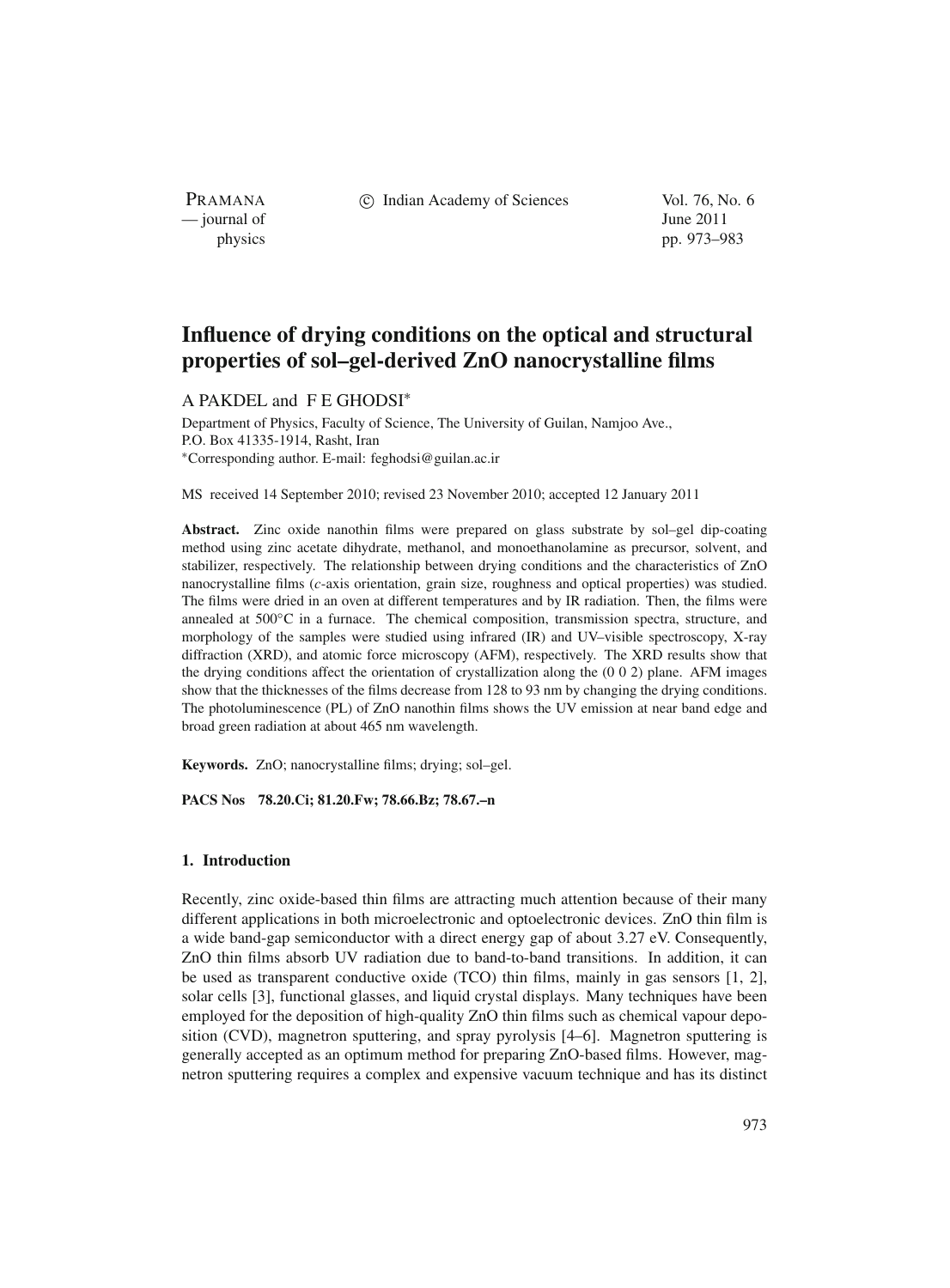challenges when it comes to large area coating and film deposition on substrates having a complex geometry. An alternative deposition technique that can easily overcome these issues is the sol–gel method. Zinc oxide can be produced in various phases such as wurtzite, zincblende, and rock salt. Theoretical calculations indicate that a fourth phase, simple cubic, may be possible at extremely high temperatures. But, this phase has yet to be experimentally observed [7]. Crystallization of zinc oxide in the wurtzite structure is a tetrahedrally coordinated structure with hexagonal lattice. Zinc oxide thin films can crystallize in different orientations as a function of deposition method, annealing temperature, substrate, etc. The most possible orientation is the (0 0 2) hexagonal wurtzite orientation. High-quality *c*-axis-oriented ZnO thin films are very useful in optoelectronic devices. In addition, the *c*-axis-oriented films have some applications such as shear wave transducer and SAW filters [8] and only films having the *c*-axis orientation show some photocurrent phenomena. Many researchers have prepared zinc oxide thin films using the sol–gel process [9–11]. Most authors have focussed their attention on the effect of annealing temperature on the crystallization and their optical properties, and have considered high temperatures for the drying cycle [12–14]. In our knowledge, there has not been any investigation on the effects of drying condition on the physical behaviour of ZnO films. It is well known that infrared dryer at 100–150◦C temperature removes solvents and water. But, the role of infrared dryer for stabilizers such as monoethanolamine at these temperatures is not well known.

In this work, ZnO thin films were prepared using zinc acetate dihydrate, methanol, and monoethanolamine (MEA) as starting material, solvent, and stabilizer, respectively. Then, one of the films was exposed to IR radiation and the others were dried in an oven at different temperatures. We have observed that the drying condition of the dip-coated ZnO thin films affects the *c*-axis crystal orientation of the films, their structural and optical properties, strongly.

#### **2. Experimental methods**

In this work, ZnO thin films were prepared by sol–gel method and deposited on glass substrate by dip-coating technique. Zinc acetate dihydrate  $(Zn(CH_3COO)_2 \cdot 2H_2O$ , 99%, Merck) was first dissolved in methanol (CH<sub>3</sub>OH, 99.8%, Romil) and stirred at room temperature. When the solution turned milky, a suitable amount of monoethanolamine (MEA,  $C_2H_7NO$ , 98%, Merck) was added to the solution. Then, the mixed solution was stirred at 40◦C for 30 min, until it became clear and homogeneous. The clear solution was kept for 24 h at room temperature. The viscosity and pH of the solution were about 2.80 mPa·s and 7.7, respectively. The films were deposited on glass (Corning Inc. 2947) substrates by dip-coating technique with a withdraw speed of 8.5 cm min<sup>−</sup>1. The coated substrates were dried at different temperatures (175, 200, 225 and 250◦C) for 20 min in an oven after each dipping procedure. One of the samples dried by IR radiation for 20 min using a special short-wave infrared lamp (SICCATHERM OSRAM lamp with maximum radiation at a wavelength of about 1100 nm, intensity about 2.5 W/cm<sup>2</sup> and a temperature about 140<sup>°</sup>C over the sample) was equipped with a hyperbolic reflector. The intensity of beams was focussed on  $1 \times 3$  inch<sup>2</sup> area of the sample by transmitting the beams through a slit. The temperature of the sample was determined by a digital thermometer. The coating procedure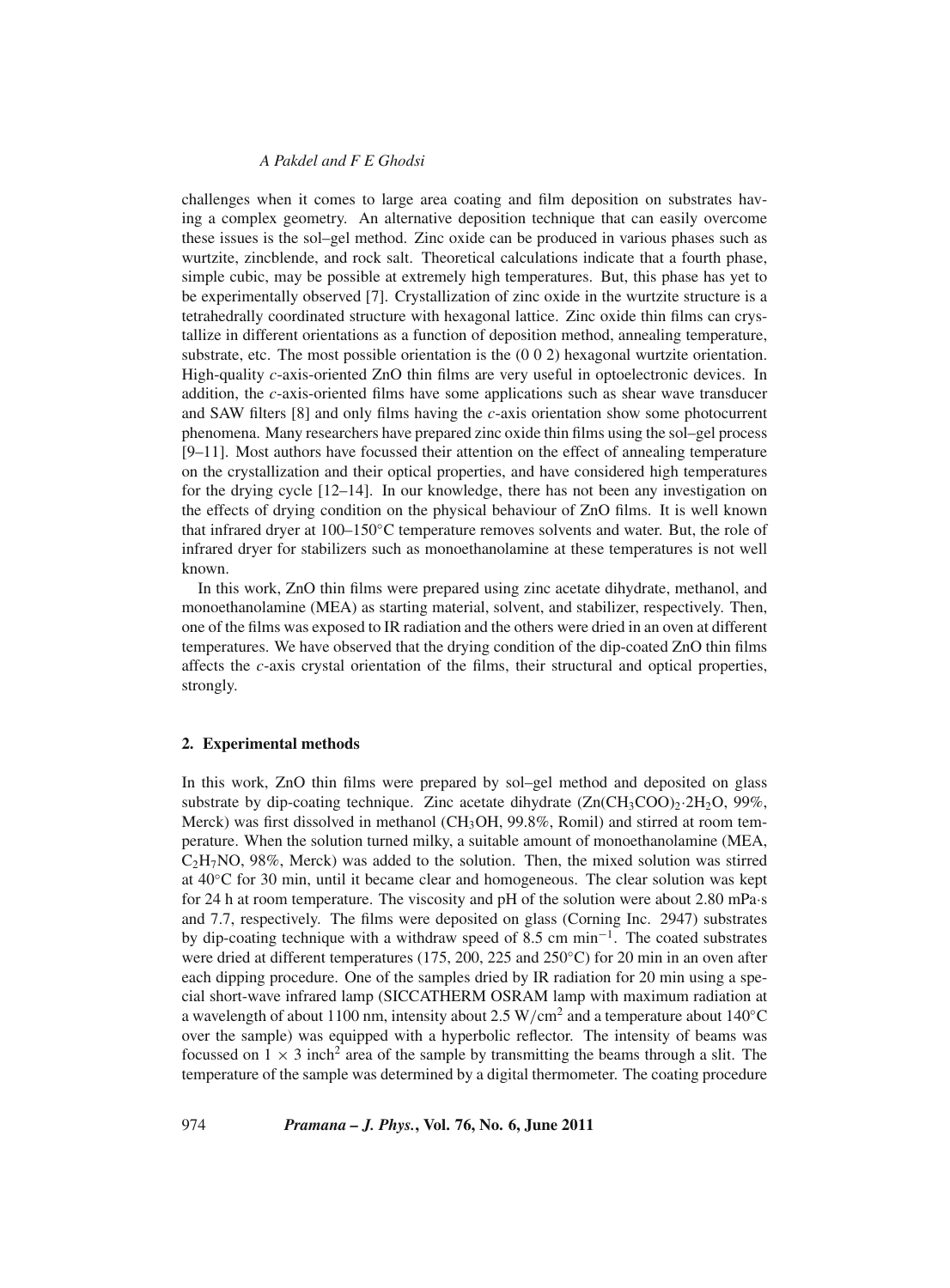was repeated three times for all samples in the same sol conditions. Then, the films were annealed in a furnace at 500◦C for 30 min.

The crystalline phase and orientations of the films were determined by the PHILIPS 1840 X-ray diffractometer (Cu K<sub>α</sub> radiation,  $\lambda = 1.542$  Å) with an angle step of 0.2°. A CARY-100 UV-VIS spectrophotometer was used to determine the optical transmittance over the spectral range from 200 to 800 nm at normal incidence and at room temperature. The optical constants and thickness of the films were determined by pointwise unconstrained optimization approach (PUMA) using empirical transmittance spectra in the visible region [15–17]. The topography and surface roughness of the samples were investigated using atomic force microscope (AFM, Nano Surf 2006). The optical emission studies on the ZnO nanocrystalline films were carried out by photoluminescence (PL) spectroscopy using a JASCO FP-6200 spectrofluorometer. The IR spectra of the precursor sol and thin films heated at different conditions were measured by a SHIMADZU-FD-1 infrared spectrometer over the spectral range from 400 to 4000 cm<sup>-1</sup> wave number.

#### **3. Results and discussion**

The IR transmittance spectra of the sol and films dried in an oven at 110, 175, 250, 300◦C, and film dried by IR radiation are shown in figure 1. The films have been scraped off from NaCl substrate. The curve (a) indicates peaks of the sol. It can be easily observed that the broad band assigned to water and alcohol O–H vibrations are at  $\sim$ 3350 cm<sup>-1</sup>, and the peaks of asymmetric and symmetric stretching vibrations of  $C=O$  groups are at 1558



**Figure 1.** IR spectra of (**a**) precursor sol, (**b**)–(**f**) thin films dried at different conditions ((**b**) 110◦C, (**c**) IR radiation, (**d**) 175◦C, (**e**) 250◦C and (**f**) 300◦C) for 20 min.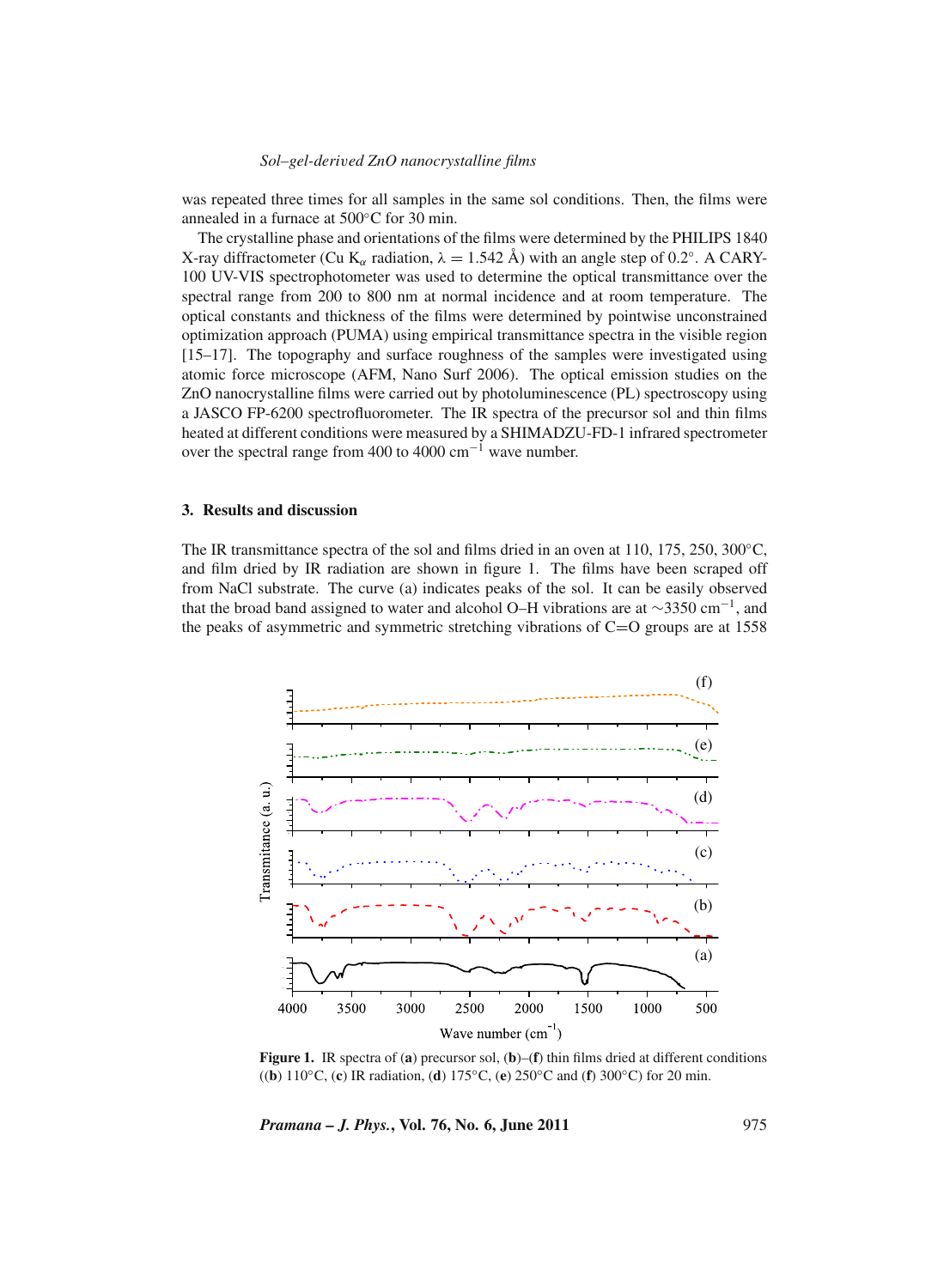and 1448 cm<sup>−</sup>1. It is considered that the peaks near 2933 and 2868 cm<sup>−</sup><sup>1</sup> are due to the asymmetric and symmetric C–H bonds in MEA or due to the reaction between monoacetate and MEA [18–20]. The presence of NH group is responsible for the occurrence of a small peak near 3251 cm<sup>-1</sup>. We found that when the drying temperature was above 300°C, the vapourization of the solvents and the thermal decomposition of zinc acetate occurred abruptly, and it simultaneously distributed the preferred crystal growth (XRD results). The sample dried at 110℃ had no sensible results to offer.

Figure 2 shows XRD patterns of ZnO nanocrystalline films dried at different temperatures and by IR radiation followed by annealing at 500◦C for 30 min. For films dried at 175 $°C$  and by IR radiation, the main peak is weak. The intensity of the (0 0 2) diffraction peak increases strongly with increasing drying temperature up to 250◦C which indicates that the film dried at 225◦C was strongly *c*-axis-oriented and the diffraction peaks reduced with increasing drying temperature above 225◦C. It indicates that the grains grow with preferred orientation along the (0 0 2) plane [21]. For ZnO nanocrystalline film dried at 225<sup>°</sup>C, the highly preferred orientation is along (0 0 2) plane. The film dried at 225<sup>°</sup>C has a maximum (0 0 2) peak. The stoichiometry of the nanocrystalline film dried up to 225◦C is improved and the defect number decreases. In the study related with *c*-axis growth from zinc acetate solution, the solvent, drying temperature, and the annealing temperature [22] affect the crystallization of ZnO thin films. By using 1-butanol or 2-methoxyethanol with high boiling temperature, the ZnO thin films have a highly *c*-axis-oriented (0 0 2) peak and two weak (1 0 0) and (1 0 1) peaks [19]. Since the boiling points of the solvents, methanol and MEA, are 64 and 170◦C, respectively, drying temperatures as high as 175 and 200◦C must be required for these solvents to vapourize completely. The thermal decomposition temperature of zinc acetate is 240◦C and the crystallization of the ZnO film prepared from



**Figure 2.** XRD pattern of ZnO nanocrystalline films dried at different temperatures and by IR radiation with annealing at 500◦C.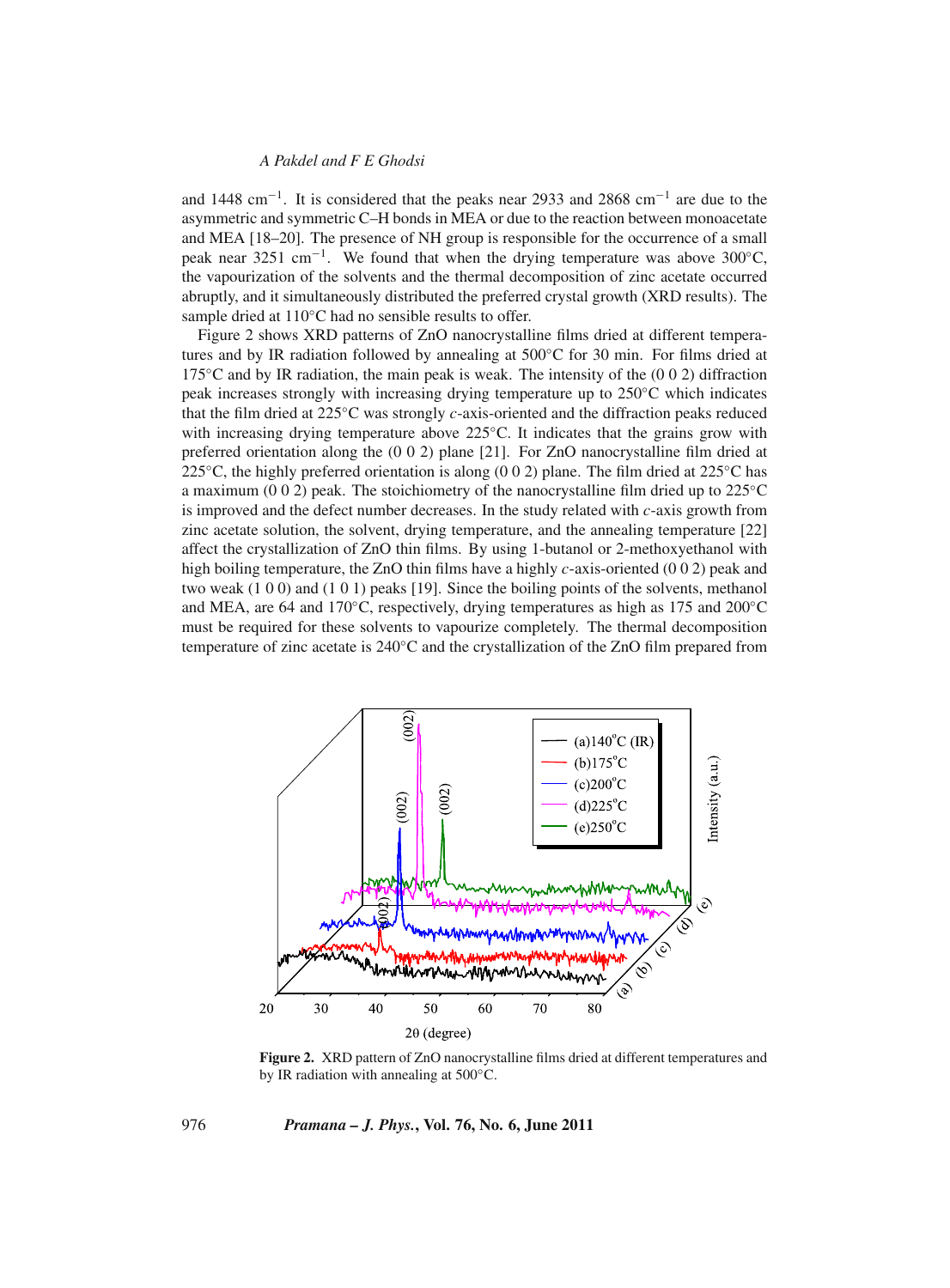zinc acetate–methanol–MEA solution begins at about 240◦C. When the drying temperature is more than 240◦C, the vapourization of the solvents and the thermal decomposition of zinc acetate will occur abruptly and simultaneously with the crystallization, disturbing the preferred crystal growth. On the other hand, when the drying temperature is too low (below 175◦C), the complete vapourization and the thermal decomposition of zinc acetate do not occur at the drying step. Then, abrupt solvent vapourization and acetate decomposition occur at an annealing step, which disturbs the preferred crystal growth. Thus, the drying temperature is an important factor for preparing ZnO films with a preferred orientation along *c*-axis, affecting the solvent vapourization, zinc acetate decomposition and ZnO crystal growth [22–24].

Figure 3 shows the optical transmittance of the ZnO nanocrystalline films dried at different temperatures from 175 to 250◦C and IR radiation for 20 min and annealed at 500◦C for 30 min. The scatters and lines in figure 3 show the transmittances estimated with the PUMA and experimental data, respectively. The optical transmittance at 550 nm wavelength was changed from 61 to 92%. The optical transmittance was above 92% for the ZnO nanocrystalline film dried at 225◦C and about 61% for the film dried by IR radiation. The optical transmittance increases with increasing drying temperature from 175 to 225◦C and then decreases at 250◦C. The films dried at 200 and 225◦C were found to be transparent in the visible range with a sharp absorption edge at wavelengths of about 375 nm, which is very close to the intrinsic band gap of the ZnO films  $(3.3 \text{ eV})$ . However, the transmittance of the films dried at 175◦C and the films dried by IR radiation decreases and sharp absorption edges of these samples shift toward long wavelengths due to increasing optical scattering for these samples. On the other hand, the optical transmittance increases as being highly



**Figure 3.** Optical transmittance spectra of ZnO nanocrystalline films dried at different temperatures and by IR radiation with annealing at  $500^{\circ}$ C. (line) experimental, (scatter) estimated with PUMA.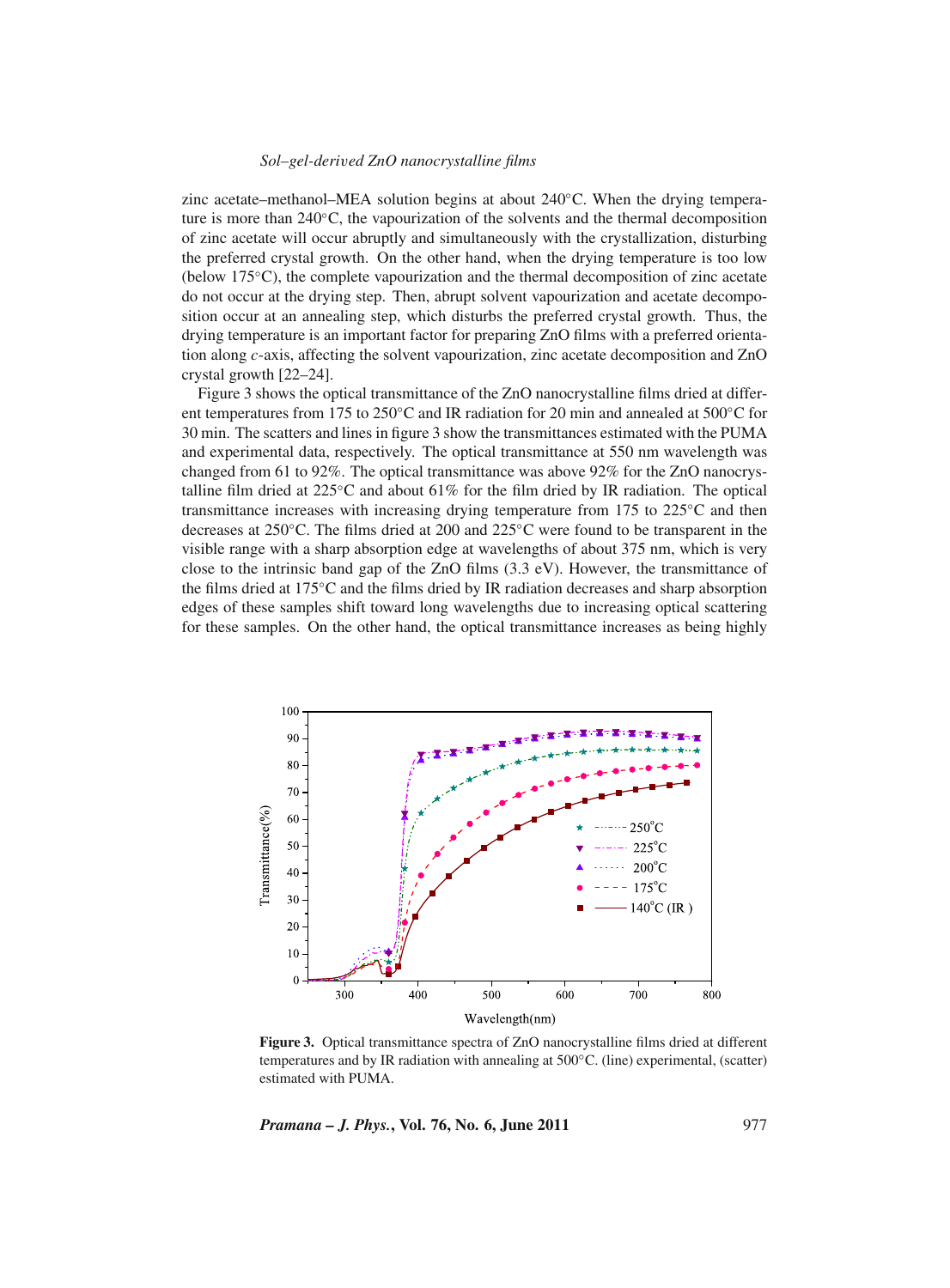preferred oriented to *c*-axis and decreases as the film thickness increases. By increasing the drying temperature from 140 (IR radiation) to 250◦C, the film thickness decreases from 128 to 93 nm. We expect the transmittance to increase by increasing drying temperature to 250◦C and decreasing thickness to about 93 nm. This behaviour occurred for drying temperature up to 225◦C. However, the transmittance decreases for 250◦C drying temperature. It may be due to the decrease of the orientation along *c*-axis (as can be seen from XRD result for 250◦C drying temperature). Thus the transmittance decreases and consequently much light is dispersed in grain boundary. Thus, the ZnO nanocrystalline film dried at 225◦C temperature shows high orientation along the *c*-axis and high transmittance due to decrease of the optical scattering.

Figure 4 shows the spectral dependence of the refractive indices of ZnO nanocrystalline films dried at different conditions. The scatters and lines in figure 4 show the refractive indices estimated with PUMA and Cauchy dispersion relationship, respectively. It can be seen that the refractive index decreases with increasing drying temperature with an exception for the sample dried at  $250^{\circ}$ C, and its optical scattering is high due to the densification of the films as discussed. The scattered radiations become remarkable due to the surface roughness [25]. Figure 5 shows the drying temperature dependence of the extinction coefficients of the ZnO nanocrystalline films. The scatters and lines in figure 5 show the extinction coefficients estimated with PUMA and Cauchy dispersion relationship, respectively. It is obvious that the extinction coefficients change with respect to drying conditions as the refractive index changes. When densification of the film increases, the optical scattering of the sample increases and more optical radiation can be absorbed.

Figure 6 shows  $(\alpha h \nu)^2$  vs. *hv* for the ZnO nanocrystalline films at different drying temperatures. The optical band gap  $(E_g)$  can be obtained by plotting  $(\alpha h \nu)^2$  vs. *hv* and



**Figure 4.** The refractive indices of the ZnO nanocrystalline films dried at different temperatures and by IR radiation. (line) Cauchy fitting, (scatter) estimated with PUMA.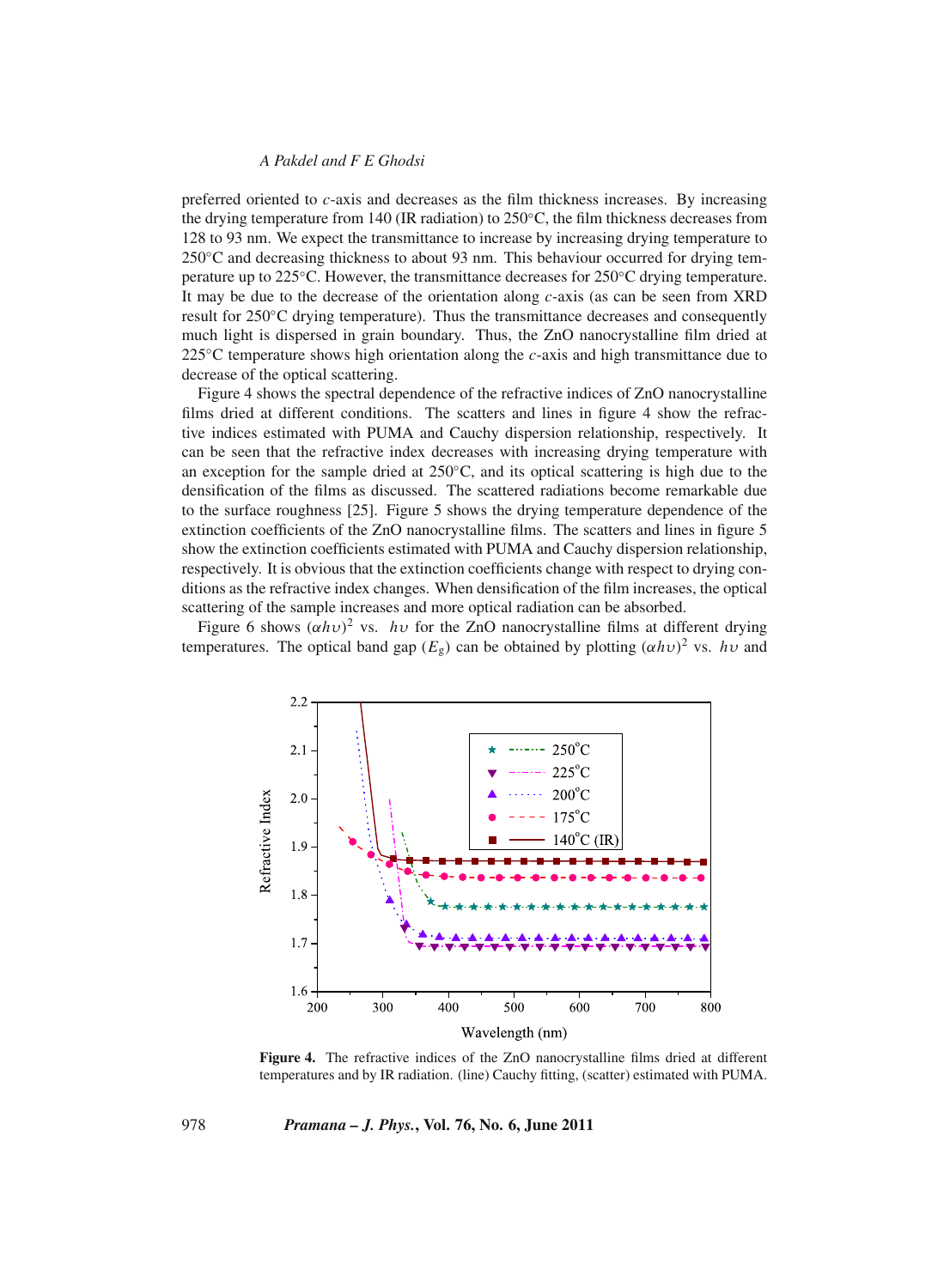

Figure 5. The extinction coefficients of ZnO nanocrystalline films dried at different temperatures and by IR radiation with annealing at 500◦C.

extrapolating the straight line portion of this plot to the energy axis.  $E<sub>g</sub>$  is the photon energy at the point where  $(\alpha h v)^2$  is zero. The energy band gap increases from 3.20 to 3.35 eV when drying temperature changes from 140 (IR radiation) to 225℃ and then decreases to 3.27 eV for 250◦C drying temperature. The blue-shift of the optical band gap of ZnO



Figure 6. The optical band gap of ZnO nanocrystalline films dried at different temperatures and by IR radiation with annealing at 500◦C.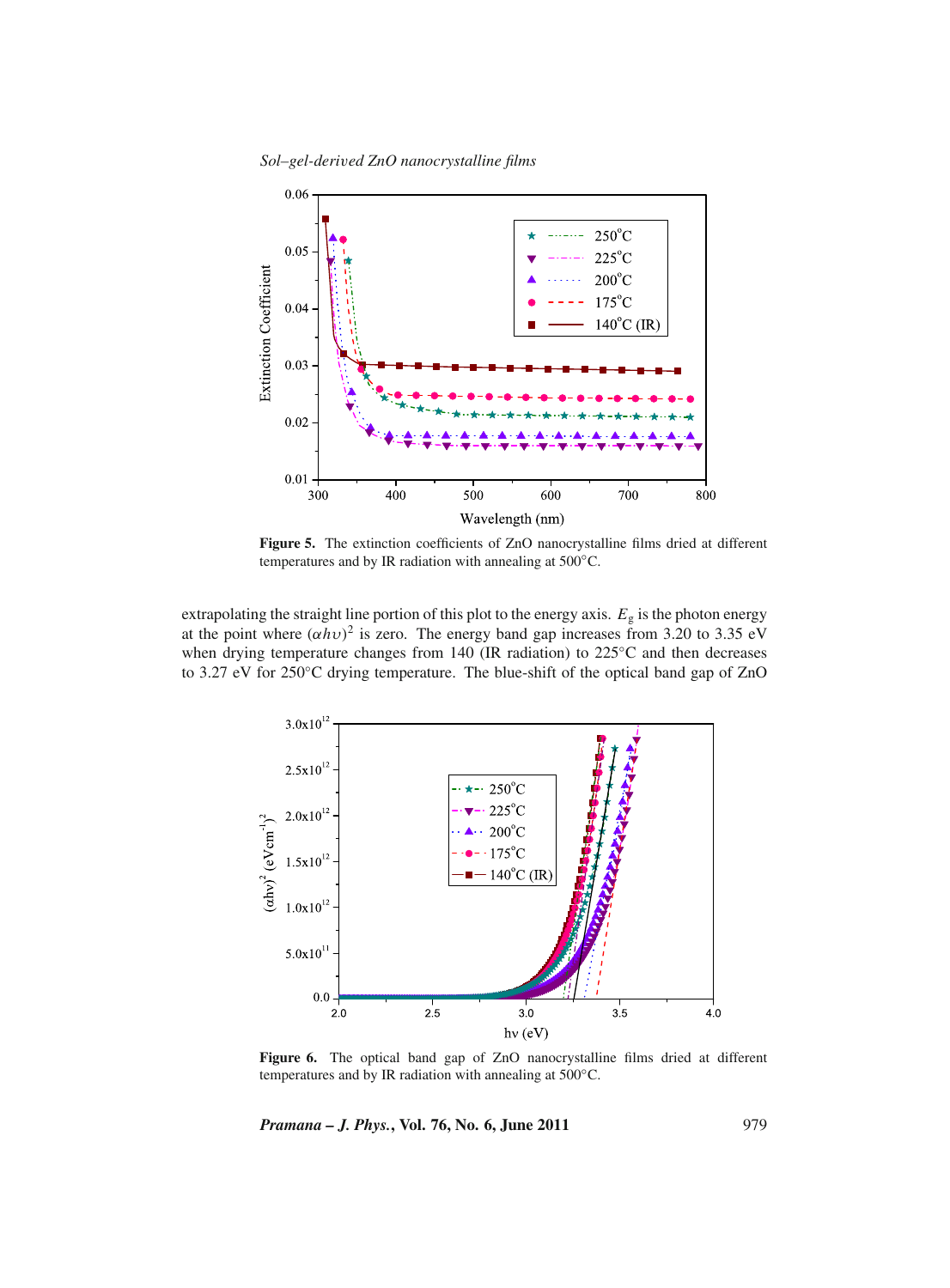nanocrystalline films can be attributed to the increase of the carrier concentration due to increase of oxygen vacancy with increase in drying temperature up to 240◦C that blocks the lowest states in the conduction band (well known as the Burstein–Moss effect) [26]. In addition, the crystallization quality of ZnO film is improved and the stoichiometry and defect number decrease when drying temperature increases up to 240◦C. When the drying temperature exceeds 240◦C, the preferred crystal growth is distributed. This can result in an evident red-shift of the optical band gap with increase in drying temperature from 225 to 250◦C. We should emphasis that this behaviour is a result of drying process of wet films which is different from the annealing process of dried films because a lot of substances vapourize during the drying process of wet films whereas in annealing process, the dried films try to rearrange themselves and the evaporation of substances is low.

Figure 7 shows the photoluminescence (PL) spectra of the ZnO nanocrystalline films dried at different temperatures and by IR radiation then annealed at 500◦C for 30 min. There exist two emission peaks located about 370 and 410 nm [27], which correspond to the band-to-band transition [28,29]. The intensities of both UV emission peaks increase gradually when the drying temperature increases from 100 to 225◦C and then decreases at 250◦C. A broad band-to-band transition peak at about 400 nm was observed for sample dried at 250◦C. It is proposed that the broadening of band-to-band transition peak is related to the antisite defects and roughness of surface (as found in AFM) of the films [30]. The results are in agreement with XRD analysis. The increased intensity of UV emission depends on the grain size and crystal orientation. In this study, the grain size, ZnO (0 0 2) diffraction intensity, and UV intensity increase by increasing the drying temperature up to 225◦C. The grain size increases from 23 to 48 nm by increasing the drying temperature



**Figure 7.** Photoluminescence spectra of the ZnO nanocrystalline films dried at different temperatures and by IR radiation with annealing at 500◦C.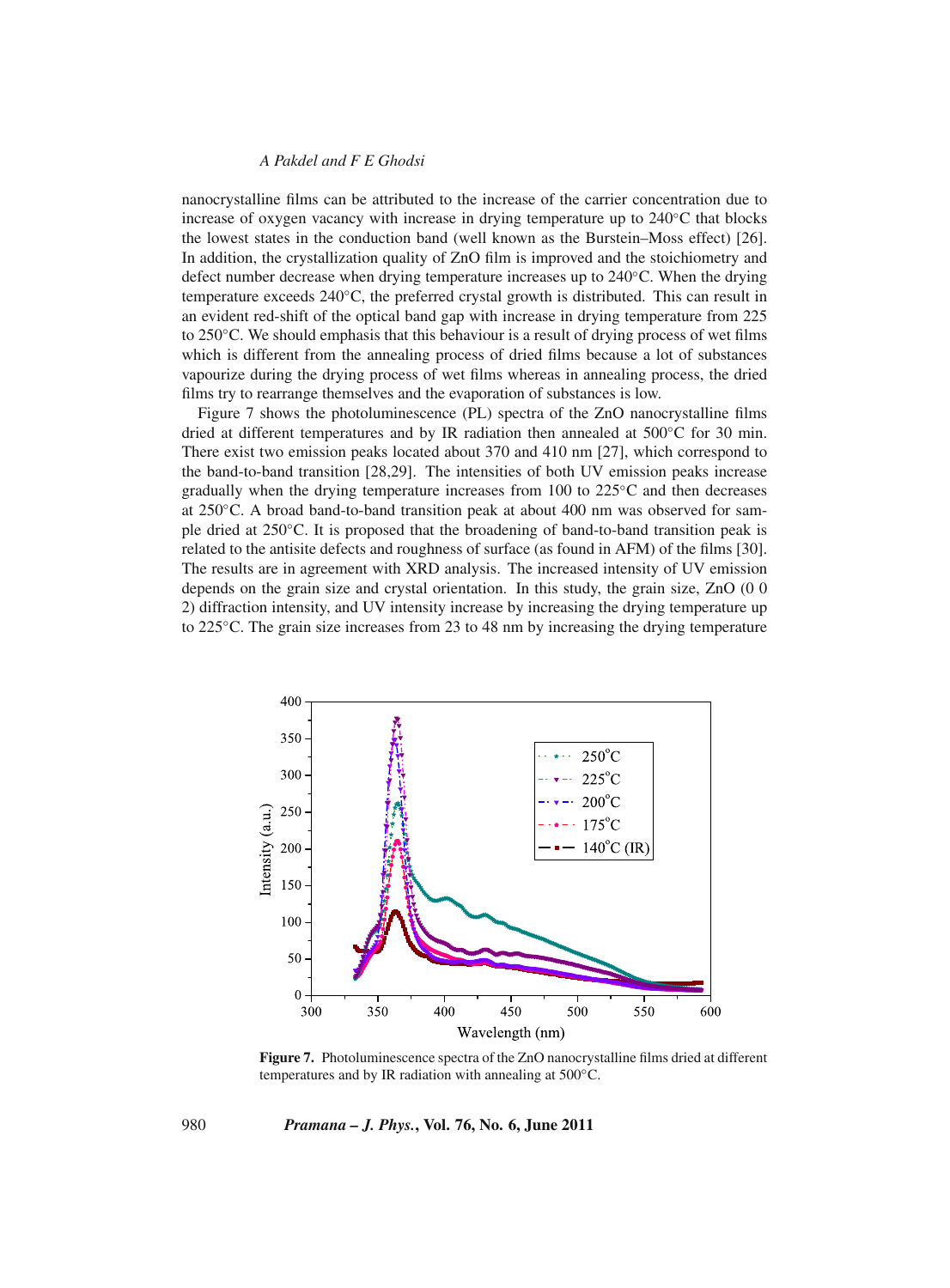from 140 (IR radiation) to  $225^{\circ}$ C and decreases from 48 to 35 nm when the drying temperature increases from 225 to 250°C. The decrease in grain size of the sample dried at  $250^{\circ}$ C is due to reduction of thickness of the film that prevents the increase of the grain size and growth of the crystal. It should be noted that the PL spectra very much closely agreed well with the results of transmittance spectra. This is confirmed with the result of the XRD and transmittance as shown in figures 2 and 3. The PL results show that the characteristics of the ZnO thin films depend on the drying temperature.

Figure 8 shows the AFM images of ZnO nanocrystalline films dried at different temperatures in an oven and by IR radiation for 20 min, then annealed at 500◦C for 30 min. We can see that increase of the drying temperature causes ZnO films to have smoother and denser surface morphology. There are some small pores in the sample dried at 200◦C. Big punctures can be found in the samples dried at 175◦C and by IR radiation. The high drying temperature causes decomposition of the zinc copolymers in precursor films and leaves some small pores in the films. These pores will be filled by new precursor solution in the next coating process, which makes the films denser. When the precursor films are dried at low temperature, the copolymers cannot decompose completely during drying process. The copolymers will combust during annealing treatment and big punctures are formed in the ZnO thin films.

Table 1 gives the drying conditions, roughness, grain size, thickness, refractive index at 550 nm, extinction coefficient at 550 nm, and optical band gap energy values of ZnO



**Figure 8.** AFM photographs for surfaces of the ZnO nanocrystalline films dried at (**a**) IR radiation, (**b**) 175◦C, (**c**) 200◦C, (**d**) 250◦C and annealing at 500◦C for 30 min.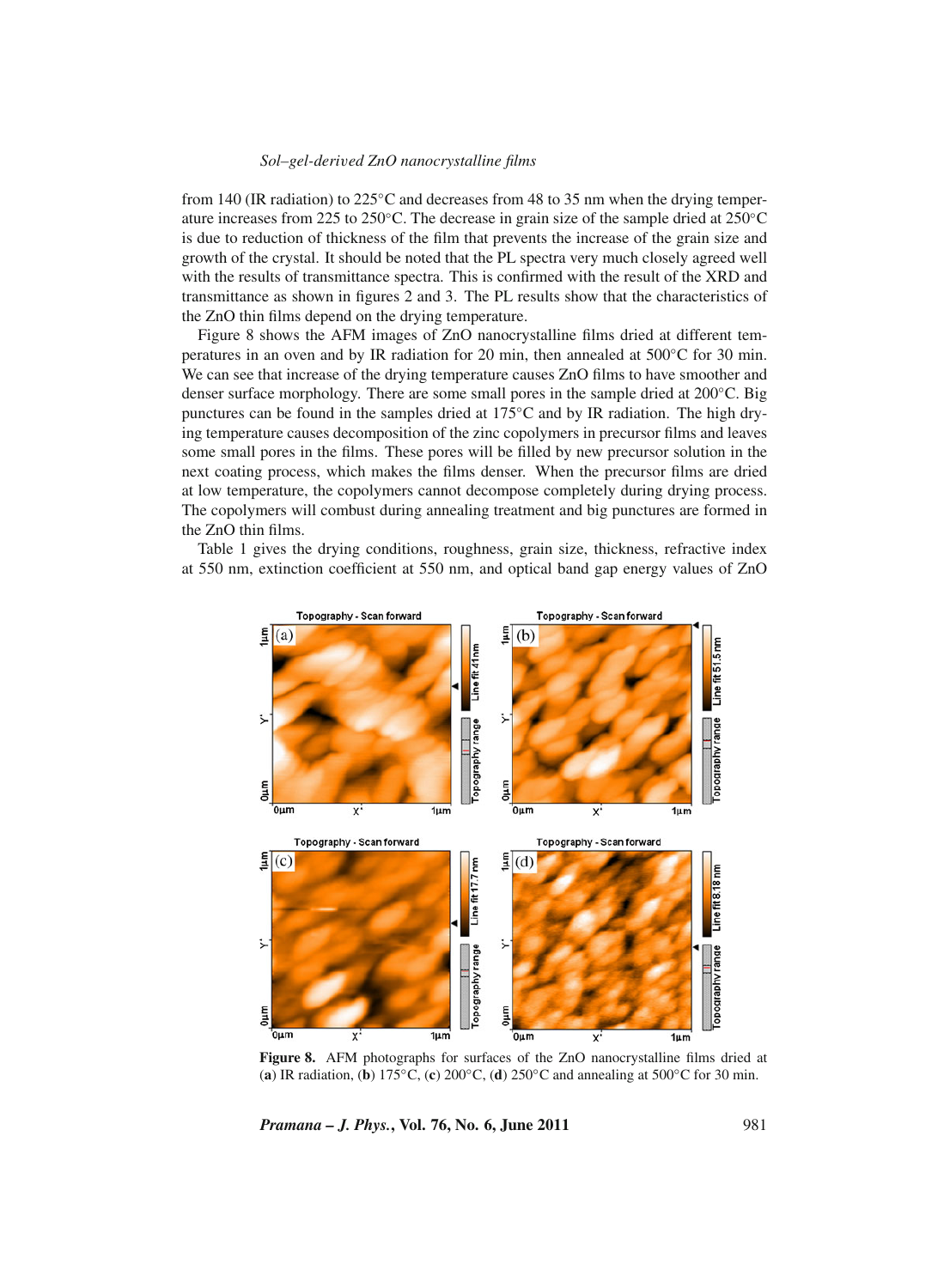| Sample dried by        | IR    | $175^{\circ}$ C | $200^{\circ}$ C | $225^{\circ}$ C | $250^{\circ}$ C |
|------------------------|-------|-----------------|-----------------|-----------------|-----------------|
|                        |       |                 |                 |                 |                 |
| Grain size (nm)        | 23    | 28              | 39              | 48              | 35              |
| Thickness (nm)         | 128   | 120             | 113             | 105             | 93              |
| Refractive index       | 1.87  | 1.84            | 1.71            | 1.69            | 1.78            |
| Extinction coefficient | 0.029 | 0.024           | 0.018           | 0.016           | 0.021           |
| Band gap $(eV)$        | 3.20  | 3.23            | 3.33            | 3.37            | 3.26            |

**Table 1.** Roughness, grain size, thickness, refractive index, extinction coefficient and band gap of ZnO nanocrystalline films prepared in different drying conditions.

nanofilms. The changes in the optical constants of ZnO nanocrystalline films with the change in film thickness can be attributed to the changes in the grain size as discussed earlier. This means that the drying temperature and drying method affect the crystallinity, morphology and optical properties of ZnO nanocrystalline films.

#### **4. Conclusion**

ZnO nanocrystalline thin films were prepared by sol–gel method using dip coating technique and dried at different drying conditions. The optical, morphological, and structural properties of ZnO nanocrystalline films have been related to the drying conditions. The crystallinity of ZnO nanocrystalline films was enhanced by increasing the drying temperature up to 225°C and was decreased at 250°C. The film dried at 225°C had a highly preferred *c*-axis orientation along (0 0 2) plane. The optical transmittance of ZnO nanocrystalline films dried at 225◦C has been improved while its refractive index and extinction coefficient have been reduced. The results in this study closely agreed with the results of ref. [19] with an exception for the sample dried at 250◦C that can be related to use of different solvents for the production of sol.

# **Acknowledgements**

The authors gratefully acknowledge Chemistry Department, The University of Guilan, for XRD and IR analysis and Chemistry Department, Razi University, for providing PL spectroscopy.

#### **References**

- [1] H Y Bae and G M Cho, *Sens. Actuators* **B55**, 47 (1999)
- [2] A Trinchi, Y X Li, W Wlodarski, S Kaciulis, L Pandolfi, S P Russo, J Duplessis and S Viticoli, *Sens. Actuators* **A108**, 263 (2003)
- [3] Z C Jin, I Hamberg, C G Granqvist, B E Sernelius and K F Berggren, *Thin Solid Films* **164** 1945 (1989)
- [4] Y Natsume, H Sakata, T Hirayama and H Yanagida, *J. Appl. Phys.* **72**, 4203 (1992)